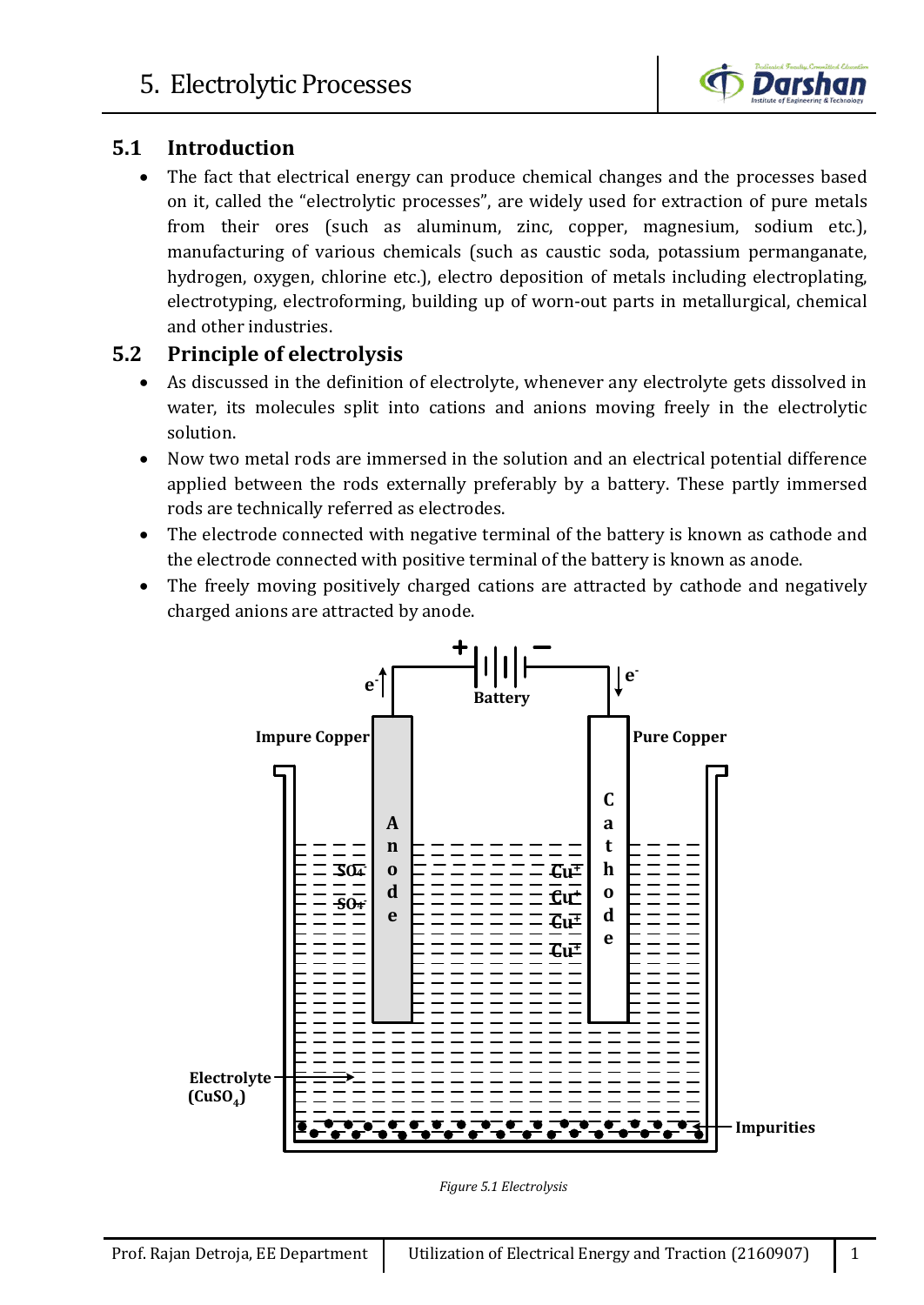

- In cathode, the positive cations take electrons from negative cathode and in anode, negative anions give electrons to the positive anode. For continually taking and giving electrons in cathode and anode respectively, there must be flow of electrons in the external circuit of the electrolytic.
- That means, current continues to circulate around the closed loop created by battery, electrolytic and electrodes. This is the most basic principle of electrolysis.
- Whenever copper sulfate (CuSO<sub>4</sub>) is added to water, it gets dissolved in the water. As the CuSO4 is an electrolyte, it splits into Cu+ + (cation) and SO4<sup>−</sup> <sup>−</sup> (anion) and move freely in the solution.
- Now if two copper electrodes are immersed in that solution, the Cu<sup>++</sup> ions (cation) will be attracted towards cathode. On reaching on the cathode, each Cu<sup>++</sup> ion will take electrons from it and becomes neutral copper atoms.
- Similarly the SO<sub>4</sub><sup>−</sup> (anion) ions will be attracted by anode. So SO<sub>4</sub><sup>−</sup> ions will move towards anode where they give up two electrons and become  $SO_4$  radical but since  $SO_4$ radical cannot exist in the electrical neutral state, it will attack copper anode and will form copper sulfate.
- If during electrolysis of copper sulfate, we use carbon electrode instead of copper or other metal electrodes, then electrolysis reactions will be little bit different.
- Actually  $SO_4$  cannot react with carbon and in this case the  $SO_4$  will react with water of the solution and will form sulfuric acid and liberate oxygen.
- The process described above is known as electrolysis. In the above process, after taking electrons the neutral copper atoms get deposited on the cathode.
- At the same time,  $SO_4$  reacts with copper anode and becomes  $CuSO_4$  but in water it cannot exist as single molecules instead of that  $CuSO<sub>4</sub>$  will split into  $Cu<sup>++</sup>$ ,  $SO<sub>4</sub><sup>-</sup>$  and dissolve in water.
- So it can be concluded that, during electrolysis of copper sulfate with copper electrodes, copper is deposited on cathode and same amount of copper is removed from anode.

## **5.3 Faraday's first law of electrolysis**

• It States that "The chemical deposition due to flow of current through an electrolyte is directly proportional to the quantity of electricity (coulombs) passed through it".

> Mass of chemical deposition, m $\propto$  Quantity  $\,$  of Electricity ,Q  $m = Z \cdot Q$ where,  $Q = It$

- $so, m = Zlt$
- According to this law, the chemical deposition due to flow of current through an electrolyte is directly proportional to the quantity of electricity (coulombs) passed through it. i.e. mass of chemical deposition, Where Z is a constant of proportionality and is known as electrochemical equivalent of the substance.
- If we put  $Q = 1$  coulombs in the above equation, we will get  $Z = m$  which implies that electrochemical equivalent of any substance is the amount of the substance deposited on passing of 1 coulomb through its solution. This constant of passing of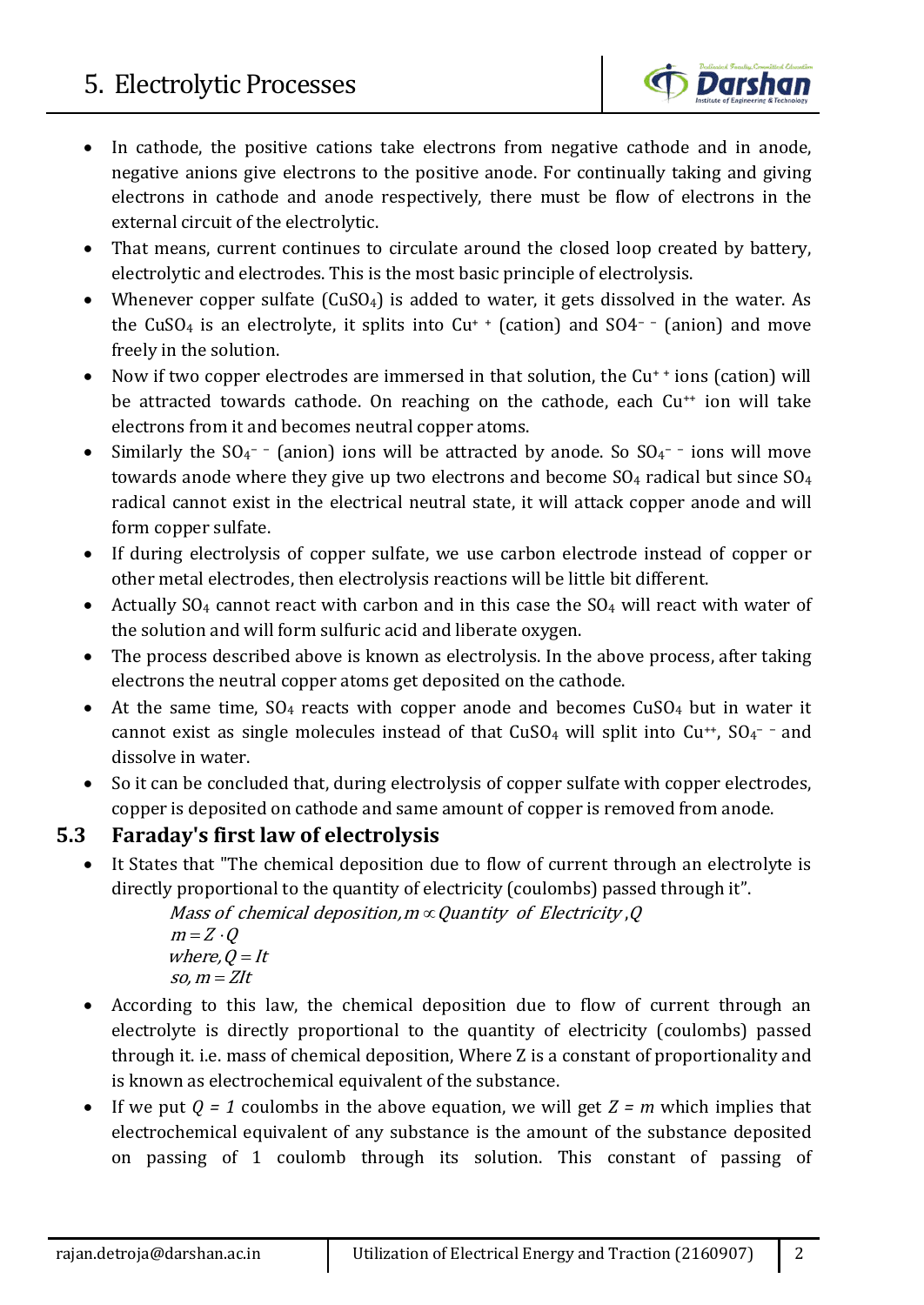

electrochemical equivalent is generally expressed in terms of milligram per coulomb or kilogram per coulomb.

• Where *I=* the steady current in Ampere and *t=* Time (second) for which current I flows through the electrolyte.

## **5.4 Faraday's second law of electrolysis**

• It states that, "When the same quantity of electricity is passed through several electrolytes, the masses of the substances deposited are proportional to their respective chemical equivalents or equivalent weights".

## **5.5 Chemical equivalent or equivalent weight**

- The chemical equivalent or equivalent weight of a substance can be determined by Faraday's laws of electrolysis and it is defined as the weight of that substance which will combine with or displace unit weight of hydrogen.
- The chemical equivalent of hydrogen is unity.
- Since valency of a substance is equal to the number of hydrogen atoms, which it can replace or with which it can combine, the chemical equivalent of a substance, therefore may be defined as the ratio of its atomic weight to its valency.

# The chemical equivalent  $=\frac{atomic weight}{valency}$

## **5.6 Terms connected with electrolytic processes**

- Following terms are used in electrolytic processes:
- 1. Current Efficiency
	- Due to impurities which cause secondary reactions, the quantity of the substance(s) liberated is slightly less than that calculated from Faraday's laws. This is taken into account by employing a factor, called the "Current efficiency".
	- The current efficiency is defined as the ratio of the actual quantity of substance liberated or deposited to the theoretical quantity, as calculated from Faraday's laws.

Current efficiency  $=$   $\frac{Actual$  quantity of substance liberated or deposited  $\frac{Theoretical$  quantity of substance liberated or deposited

- 2. Voltage
	- The voltage that is essentially required to pass the current through any electrolytic cell is equal to the sum of voltage drop in the resistance of the electrolyte and the voltage drops at electrodes.
	- It is, therefore, desirable that these drops are made as small as possible. This can be achieved, in many cases, by adding special conducting agents to the electrolyte to make it (electrolyte) a good conductor.
	- For example dilute sulphuric acid is added to copper sulphate bath in copper plating.
	- The normal voltage required to pass current through most electrolytes is 1 to 2 V.
- 3. Energy efficiency
	- Owing to secondary reactions, the voltage actually required for the deposition or liberation of metal is higher than the theoretical value which increases the actual energy required.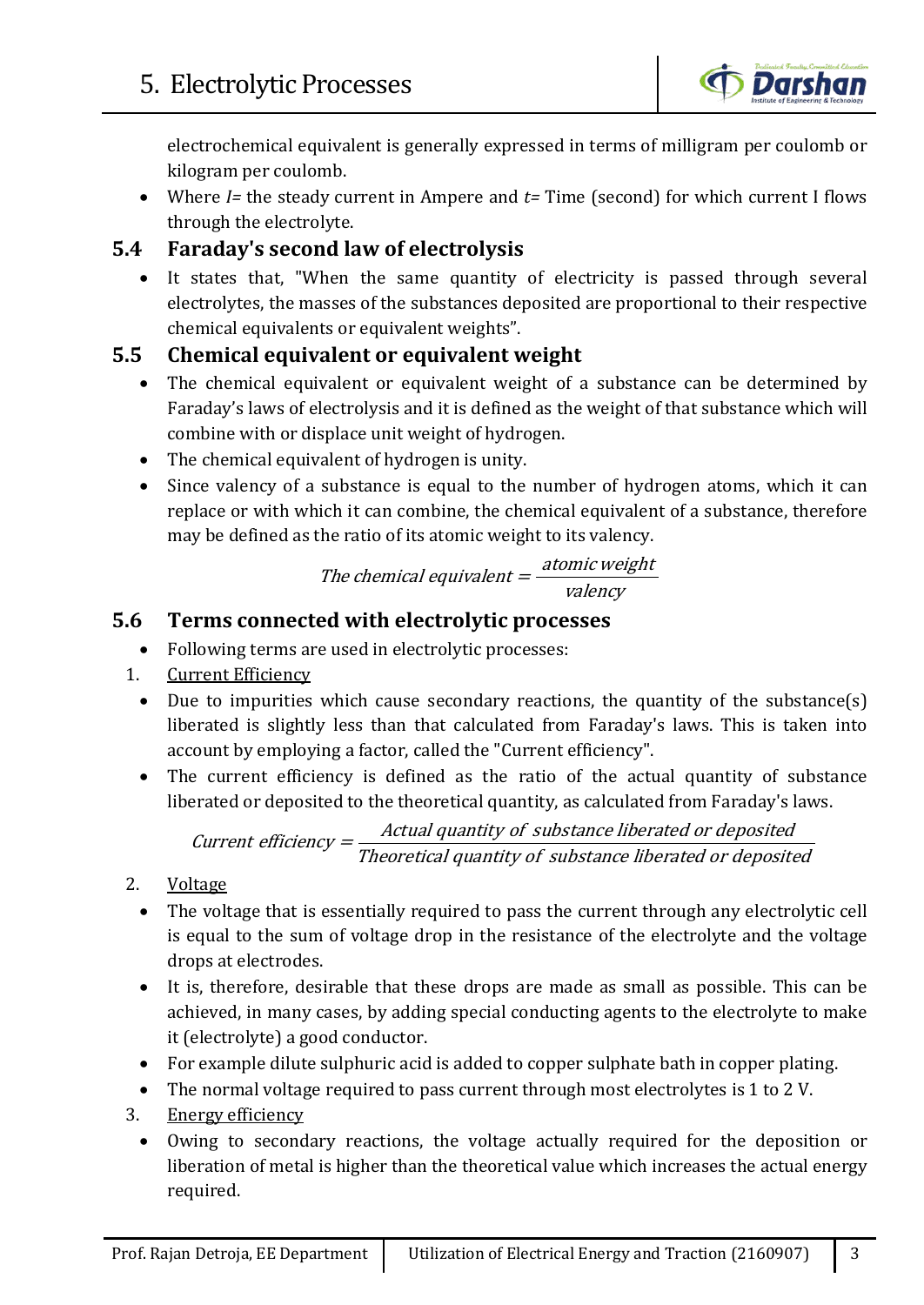

• The ratio of theoretical energy required to the actual energy required for depositing a given quantity of metal is known as energy efficiency.

Energy efficiency  $=$  Theoretical energy required<br>Actual enerergy requied

#### **5.7 Applications of electrolysis**

- The major applications of electrolysis are as under.
- 1. Electro-deposition
	- o Electroplating
	- o Electro-deposition of rubber
	- o Electro-metallization
	- o Electro-facing
	- o Electro-forming
	- o Electro-typing
- 2. Manufacture of chemicals
- 3. Anodizing<br>4. Electro pol
- 4. Electro polishing<br>5. Electro-cleaning
- Electro-cleaning or pickling
- 6. Electro-parting or electro stripping<br>7. Electro-metallurgy
- 7. Electro-metallurgy
	- o Electro-extraction
	- o Electro-refining

## **5.8 Electro-deposition**

- The process of depositing a coating of one metal over another metal or non-metal electrically is called the electro-deposition.
- It is used for protective, decorative and functional purposes and includes such processes as electro-plating, electro-forming, electro-typing, electro-facing, electro metallization etc.
- As earlier discussed that, the compounds in the solution dissociate into positive and negative ions which when subjected to electric field travel towards respective electrodes then, one of the following events may take place:
	- i. In case the ion, after giving off electric charge to electrode, has stable existence and does not have chemical reaction with electrode material, it will be deposited on the electrode. This is the principle of electro-deposition and electro-extraction.
	- ii. The ion after giving off electric charge to electrode may undergo chemical reaction with electrode material, the product of reaction in turn is soluble in the electrolyte and the electrode is gradually eaten away. This principle is employed in Electrorefining.
- iii. Ion if after giving off charge to electrode, does not react with the electrode material, or has any independent and stable existence, will react with the water of solution, thereby liberating oxygen or hydrogen.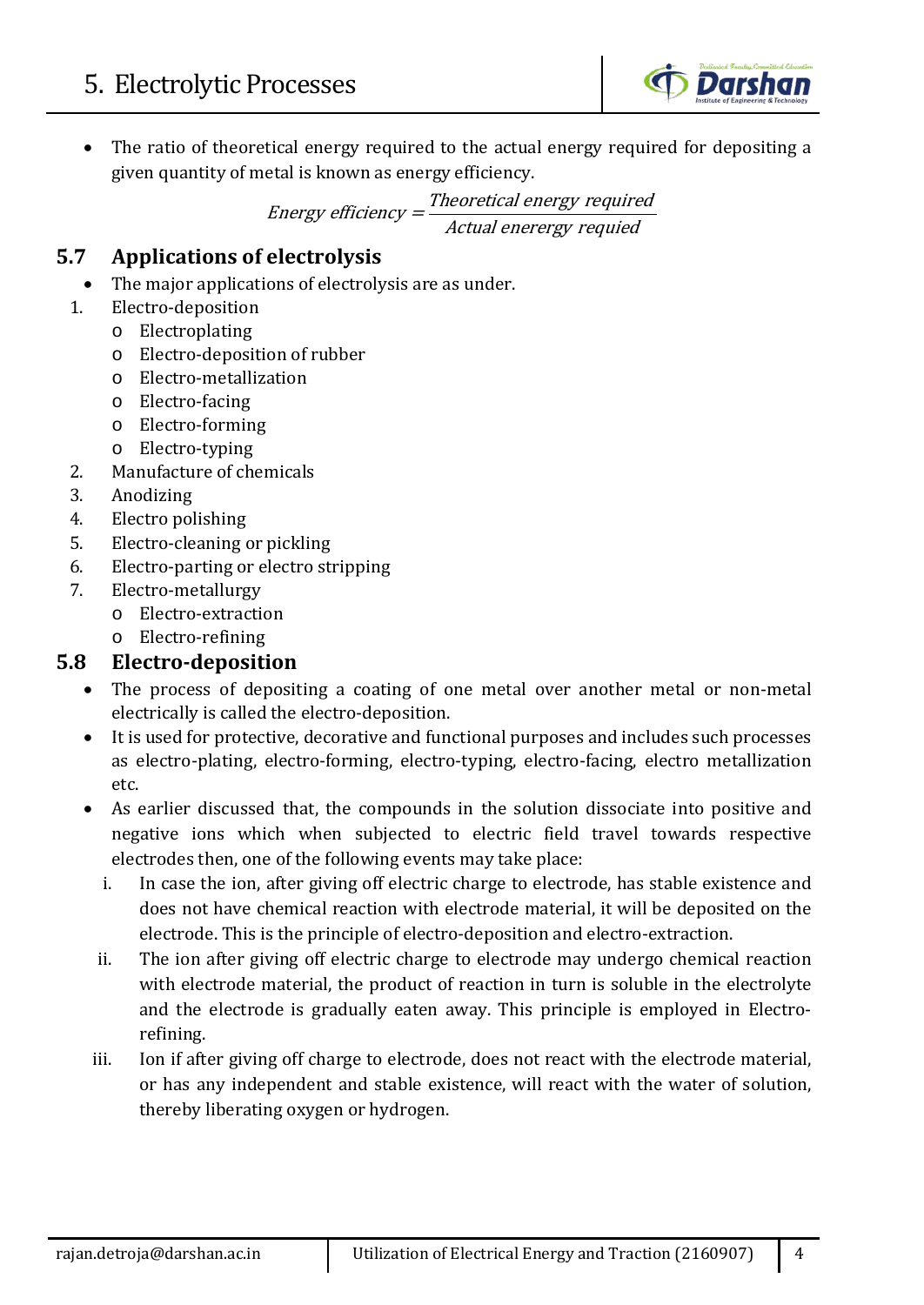

- Factors on which quality of electro deposition depends.
	- **1** Nature of electrolyte:

The electrolyte from which complex ions can be obtained (e.g., cyanides) provides a smooth deposit.

**2** Current density:

The deposit of metal will be uniform and fine-grained if the current density is used at a rate higher than that at which the nuclei are formed. The deposit will be spongy and porous if the rate of nuclei formation is very high due to very high current density.

**3** Temperature:

A low temperature of the solution favours formation of small crystals of metal and a high temperature, large crystals.

**4** Conductivity:

The solution of good conductivity provides economy in power consumption and also reduces the tendency to form trees and rough deposits.

**5** Electrolytic concentration:

By increasing the concentration of the electrolyte, higher current density can be achieved, which is necessary to obtain uniform and fine grain deposit.

**6** Additional agents:

The addition of acid or other substances to the electrolyte reduces its resistance. Addition agents like glue, gums, dextrose, dextrin etc. influence the nature of deposit. The crystal nuclei absorb the addition agent added in the electrolyte; this prevents it to have large growth and thus deposition will be fine-grained.

#### **7** Throwing power:

It is defined as the ability of the electrolyte to produce uniform deposit on an article of irregular shape and is one of the most important characteristics of plating or deposition bath.

Due to irregular shape of the cathode the distance between the various portions of the cathode and anode will be different.

Due to unequal distance, the resistance of the current path through the electrolyte for various portions of the cathode will be different but the potential difference between the anode and any point on the article to be plate (cathode) will, of course be the same and the result will be that the current density will be more on the portion nearer to anode and it will cause uneven deposit of the metal.

- o Copper cyanide bath is better suited for electroplating intricate articles.
- o Zinc cyanide bath has better throwing power than zinc sulphate solution for zinc plating.
- **8** Polarization:

With the increase in the electroplating current density, rate of metal deposition is also increased upto certain limit after which electrolyte surrounding the base metal becomes so much depleted of metal ions that rate of deposition does not increase with increase in current density.

If current density more than this limit is employed, it will result in electrolysis of water and hydrogen deposition on the cathode. This hydrogen evolved, blankets the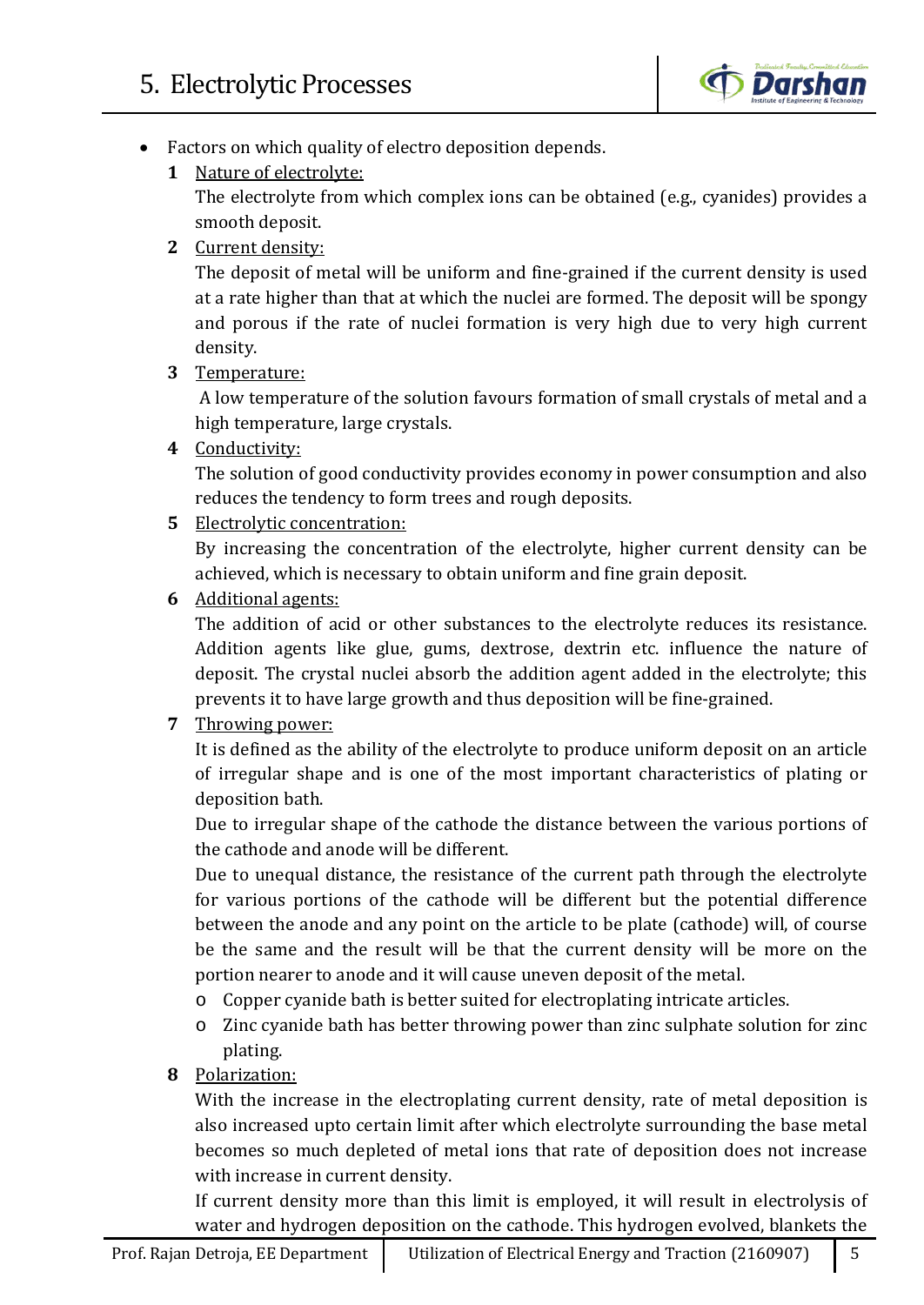

base metal which diminishes the rate of metal deposition. This phenomenon is called "polarization".

## **5.9 Electroplating**

• "Electroplating" is an art of depositing a superior or a more noble metal on an inferior or a base metal by means of electrolysis of an aqueous solution of a suitable electrolyte.

or

- "Electroplating" is defined as the electro-deposition of metal upon metallic surfaces.
- Electroplating is done to accomplish the following:
	- a) To protect the metals against corrosion.
	- b) To give reflecting properties reflectors.
	- c) To give a shiny appearance to articles.
	- d) To replace worn out material.
- Various operations involved in electroplating are
- 1. Cleaning operation
	- In case the object to be electroplated is not cleaned, polished and degreased, the deposit formed may not be well adherent to the base metal and is likely to peel off.
	- Cleaning operation includes the following:
	- a) Removal of oil, grease or other organic material etc. To accomplish this, soaps, hot alkali solutions or organic solvents such as gasoline or carbon tetrachloride are used.
	- b) Removal of rust, scale, oxides, or other inorganic coatings adhering to the base metal/work piece to accomplish this various acids, alkali and salt solutions are employed.
	- c) Mechanical preparation of the surface of the metal to remove the deposited metal, by polishing, buffing etc to accomplish this mechanical abrasion and polishing are used.
- 2. Deposition of metal
	- In all types of metal deposition processes, article to be electroplated is made cathode, solution is made up of salt4f the metal to be deposited and anode is often of the same metal which is to be deposited.
	- a) Electra-deposition of rubber
	- Rubber latex obtained from the tree consists of very fine colloidal particles of rubber suspended in water. Like other colloidal solutions, particles of rubber are negatively charged.
	- On electrolysis of the solution the rubber particles migrate towards the anode and deposit on it.
	- Current density of roughly 100 A/m<sup>2</sup>.
	- b) Electro-metallization
	- It is the process of depositing metal on conducting base for decoration and for protective purposes. Nonconductive base is made conductive by a coating of graphite which is made the cathode.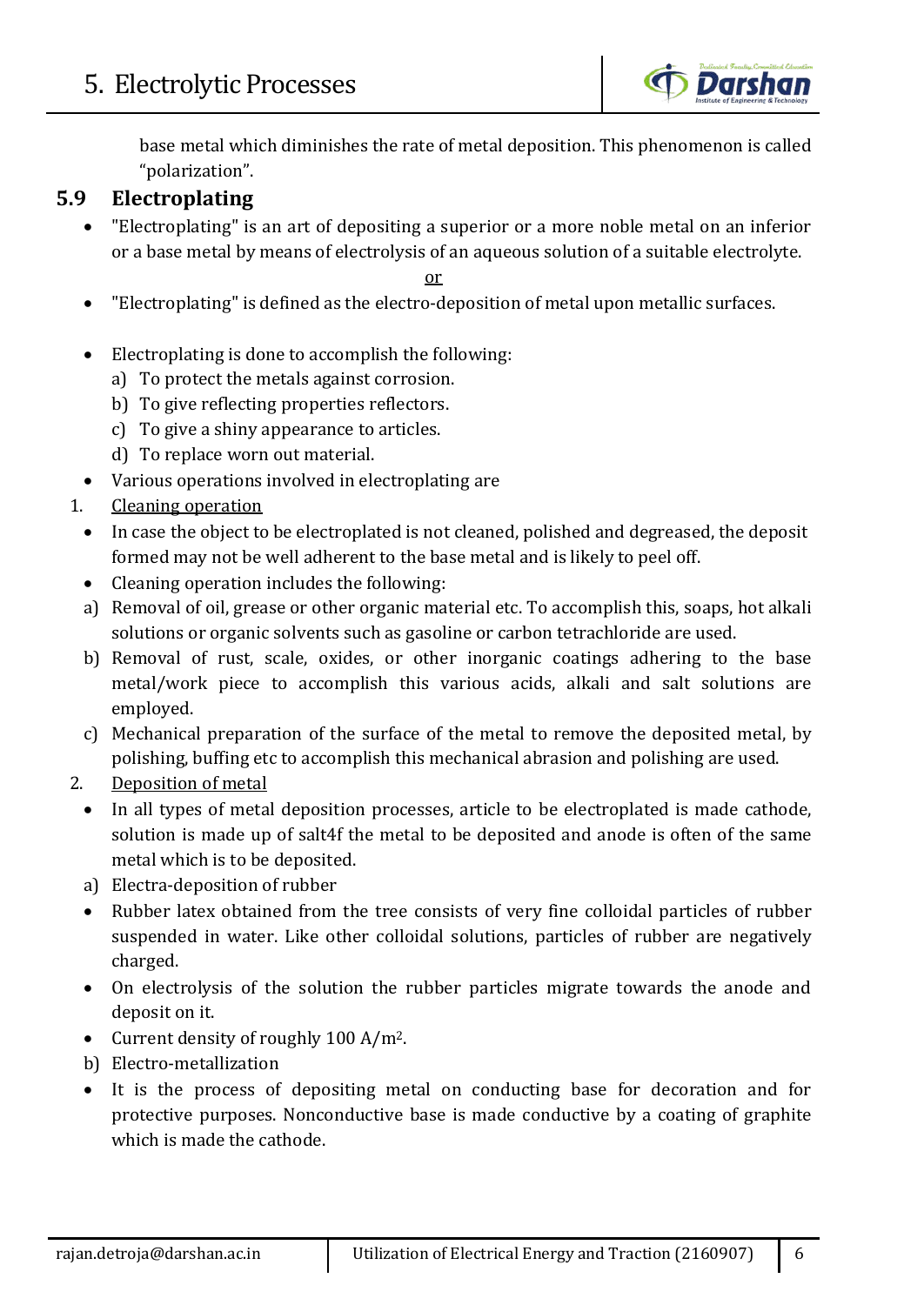

- c) Electro-facing
- It is a process of coating of metallic surface with a harder metal by electro-deposition in order to increase its durability.
- d) Electro-forming
- "Electro-forming" is the reproduction of objects by electro-deposition on some sort of a mould or form. In the reproduction of medals, coins, engravings etc., a mould is first made by impressing the object say in wax.
- The wax surface, which bears exact impressions of the object, is coated by powdered graphite in order to make it conducting. The mould is then dipped in an electro-forming cell as a cathode.
- After obtaining coating of desired thickness, the article is removed and the wax core is melted out of the metal shell.
- Other applications of electro-forming are: (i) Manufacture of gramophone records. (ii) Production of seamless tube.
- e) Electro-typing
- Electro-typing is a special application of electro-forming and it is used to reproduce printing, setup type, engraving and medals etc.
- The process is same as for electro-forming.

## **5.10 Manufacture of chemicals**

- The industrial applications of electrolysis include the manufacture of chemicals like chlorine, caustic soda, potassium permanganate, ammonium per sulphate, hydrogen and oxygen.
- The most important process of production caustic soda by electrolysis of brine and production of hydrogen and oxygen gases by electrolysis of water are explained below.
- 1. Production of caustic soda.
- The oldest process is Diaphragm process.
- There are a number of variations, but all essentially consist of an anode compartment separated from a cathode compartment by a porous diaphragm which prevents the mechanical mixing of two solutions.
- Chlorine is formed at the anode, and most of it is evolved as a gas, a small part going into solution.
- Sodium is discharged at the cathode and reacts with hydroxyl ions to form sodium hydroxide and hydrogen gas is liberated at the cathode.
- Usually, the brine is fed into the anode compartment to resist the flow of hydroxyl ions towards the anode.
- 2. Production of hydrogen and oxygen gas by electrolysis of water.
- Gases obtained by this process are of high purity and at a cheap cost because of the low energy consumption.
- The electrolyte consists of 15-20% solution of caustic soda or its equivalent caustic potash and electrodes are of iron.
- Sulphuric acid is no longer used.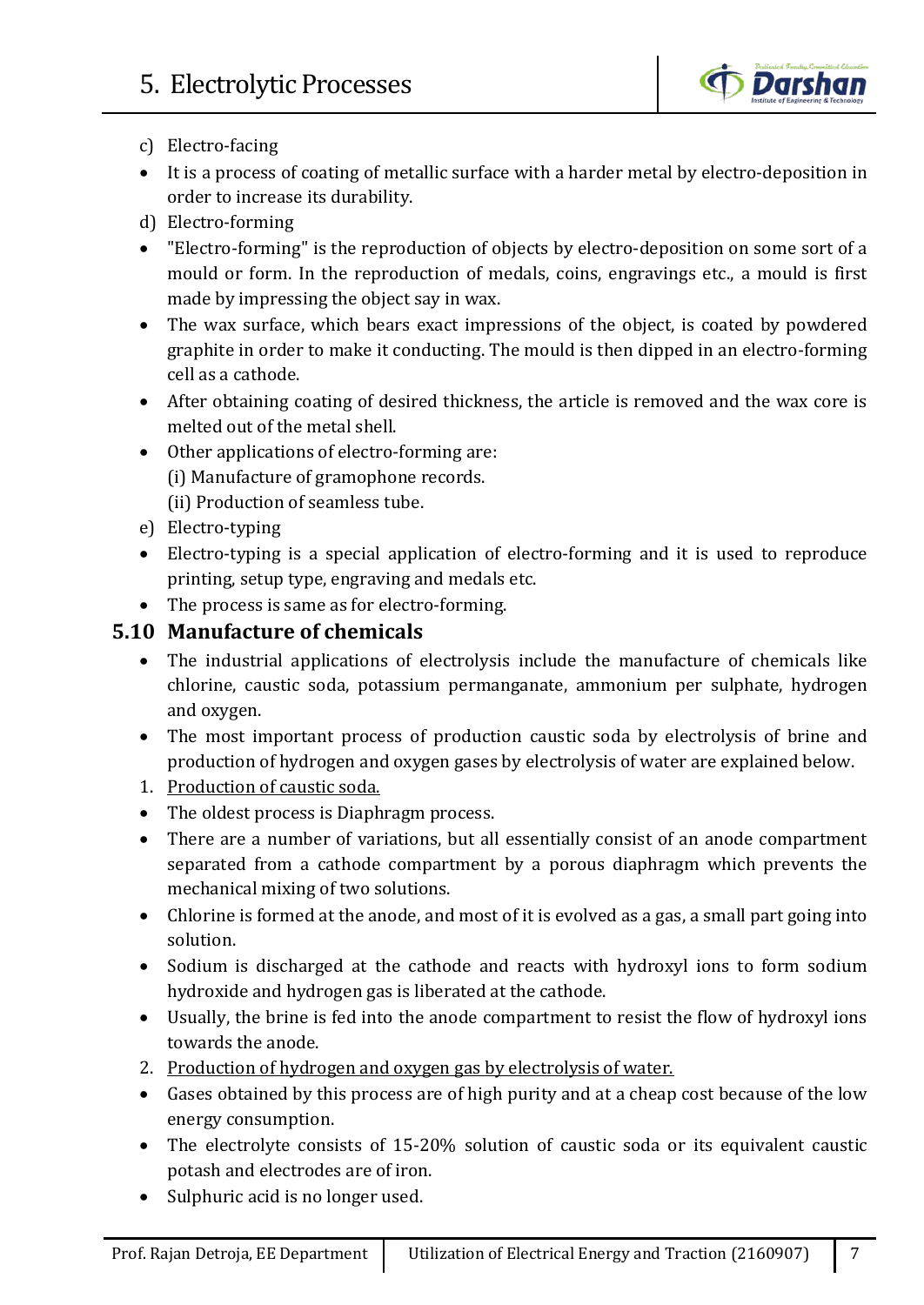

- Thus hydrogen and oxygen gases are liberated at cathode and anode respectively and water disappears while the quantity of caustic soda remains constant.
- It is therefore, necessary to add water to the solution periodically.
- The voltage requirement is 2-2.2 V per cell during operation and 2.3-2.5 V per cell during starting period.
- Energy consumption is about 6 kWh per cubic meter of hydrogen and  $\frac{1}{2}$  cubic meter of oxygen.

## **5.11 Anodizing**

- An "anodic coating "means an oxide film deposited/created on a metal surface, with the help of an anode and oxidation. The process of providing an oxide film is known as Anodizing.
- The surface of the metal can be anodized to achieve one or more of the following:
	- i. To provide a protective coating on the surface.
	- ii. To provide a decorative appearance to the surface.
- iii. To provide a specific color base for subsequent painting on the surface.
- iv. To provide a bright and smooth surface on aluminum articles as a prior treatment to electroplating.
- v. To improve the corrosion resistance of aluminum and its products.
- Anodizing process is neither a purely electrical process nor a purely chemical process; it is a combination of both i.e., an electrochemical process. It is completed in the following three stages:
	- I. The "first stage" consists of cleaning and preparing the surface through different cleaning methods.
- II. The "second stage" consists of anodizing i.e., converting the metal surface into an oxidized film.
- III. The "third stage" consists of providing desired color and stability to the anodized film, called sealing of oxide film.

## **5.12 Electro-polishing**

- This process, in principle, consists of making the work as anode in a suitable position.
- This produces insoluble compounds, which are broken down by more anodic action on the hills than on valleys of the surface.

## **5.13 Electro-cleaning or pickling**

- Electrolytic solution of sodium phosphate is contained in iron tank which is made anode.
- Work is suspended as cathode. When the current is passed, it produces caustic soda on cathode has cleaning action. This is called cathodic cleansing.
- In anodic cleansing, work is made anode. Dirt particles are positively charged in alkaline by electrophoresis process they migrate to negative pole.

## **5.14 Electro-parting or Electro-stripping**

- Two or more metals may be separated electrolytically.
- As an example if copper is to be stripped Iris Prom steel, the work piece is made anode in a solution of 75 gm of sodium cyanide, 25 gm of caustic n111141 in 1000 c.c. of water.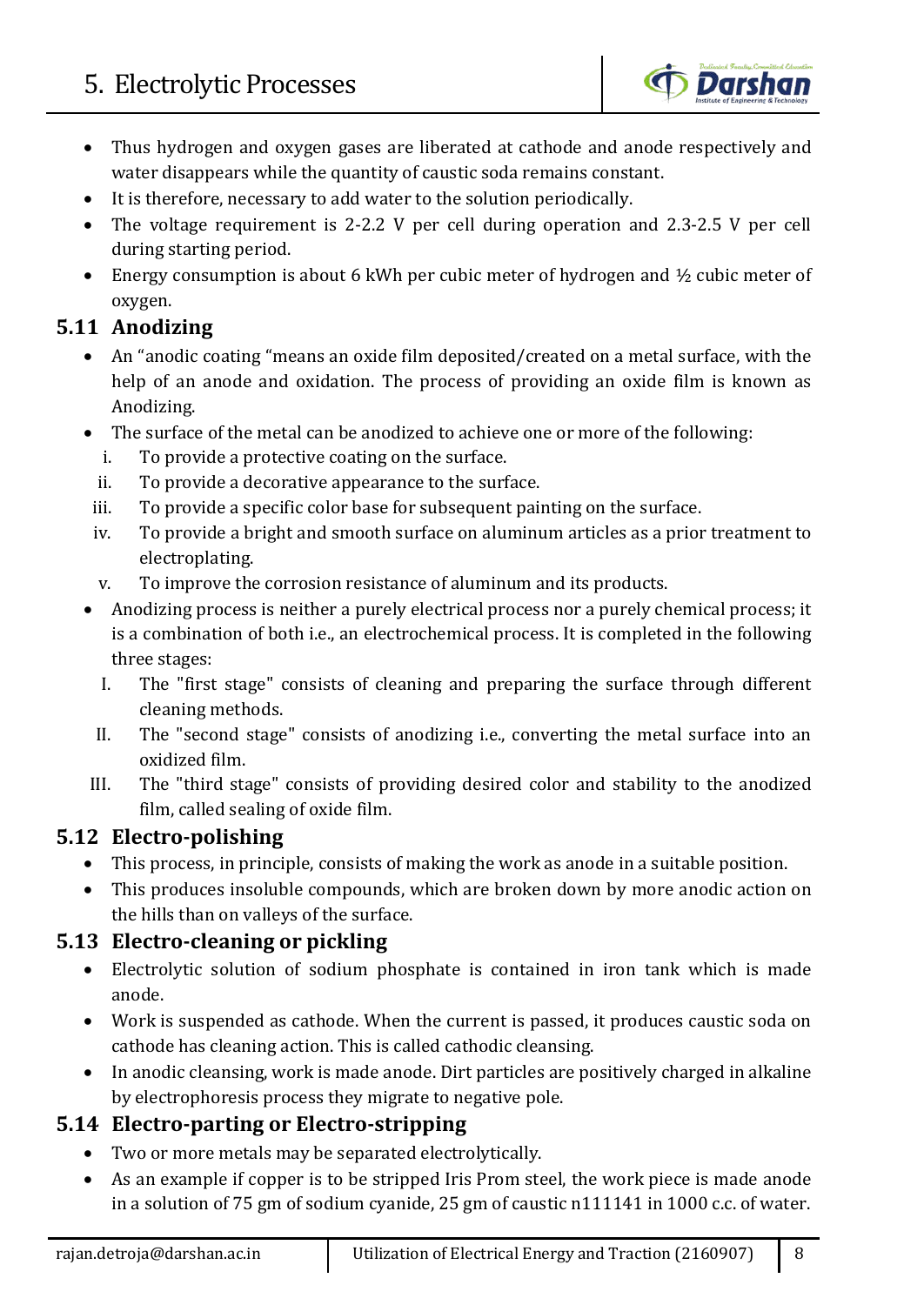

• Sheet of iron is made cathode and pressure used is 6 V.

## **5.15 Electro-metallurgy**

• Electro-metallurgy includes electro-extraction and electro-refining processes.

#### **5.16 Electro-extraction**

- Extraction of metal is an electro-chemical process employed for production of metal with commercially acceptable purity.
- Depending upon the physical state of the ore, following are the two methods of extraction of metals:

(i) In one of the methods the ore is treated with a strong acid to obtain a salt and the solution of such a salt is electrolyzed to liberate the metal.

(ii) The second method is used when the ore is available in molten state or can be fused and in this method the ore, which is in a molten state is electrolyzed in a furnace.

#### **5.17 Extraction of magnesium**

- Magnesium is obtained by electrolysis of magnesium chloride, employing current density-of 160 to 350 Aim2.
- Energy expenditure is 17 to 20 kWh/kg and operating temperature of 360 to 670°C.

#### **5.18 Extraction of sodium**

• Sodium is obtained by the electrolysis of sodium hydroxide, sodium nitrate or sodium chloride requiring expenditure of 10 to 20 kWh/kg of sodium.

## **5.19 Electro-refining**

- Refining is the process whereby a highly concentrated mixture of metals is subjected to electrochemical treatment for recovering not only the principal metal in pure form, but also the precious metals like gold, silver, bismuth etc., which may be present in the form of minute traces.
- By electro-refining, it is possible to get metal of almost 100% purity. This is one of the most important prerequisite expected out of copper and aluminum in order to have high electrical conductivity.
- Electro-refining process in essence is same as electro-plating, anode being made of impure metal and electrolyte being made of the salt of the metal to be refined.
- Pure metal is deposited at the cathode.
- Copper refining requires copper sulphate solution with electric consumption of 150 to 300 kWh/tonne of copper refined.
- Silver is refined requiring solution of nitric acid and silver nitrate with electric consumption of 400 to 420 kWh/tonne.
- Iron is refined by using solution of iron-ammonium sulphate with electric consumption of 1000 to 1600 kWh/tonne.
- Lead is refined by using solution of lead fluorosilicate with electric consumption of 100 to 120 kWh/tonne.
- Gold refining requires gold chloride solution with electric consumption of 300 to 350 kWh/tonne of gold refined.
- Nickel refining requires nickel-ammonium sulphate solution with electric consumption of 2500-4000 kWh/tonne of nickel refined.